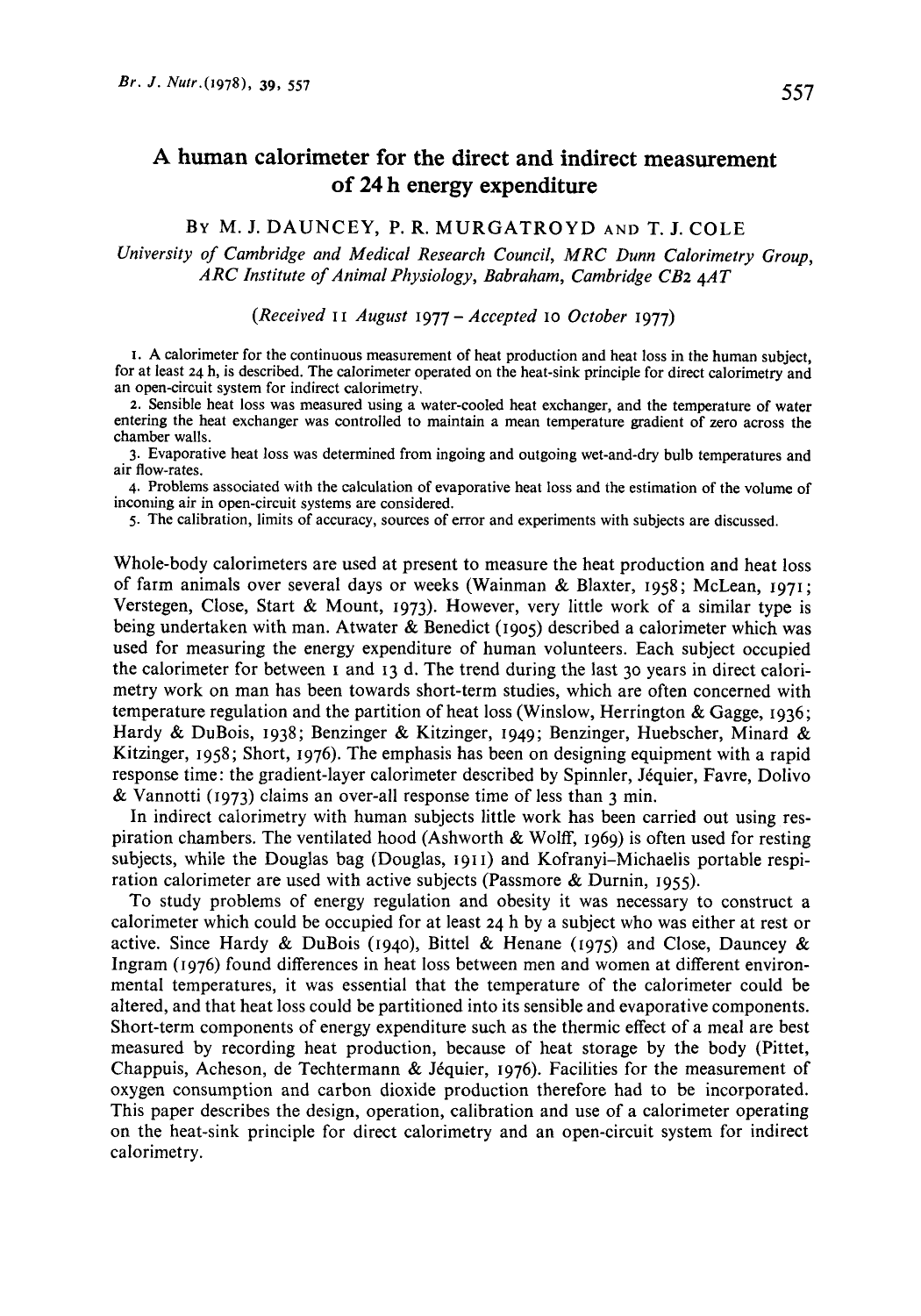

**Fig. I. Design** of **human calorimeter. HE, heat exchanger; SS, shell space; A, air-conditioningunit;**  H,, **Hz, hygrometers; P, pump; C(SS), compressor for shell space; C(WT), compressor for water tank; WT, water-cooling tank; GA, gas analysers; DL, data logger; CU, control unit; R, recorder.** 

#### **DESIGN OF THE CALORIMETER**

The design of the calorimeter (Fig. I) was developed partly from the direct heat-sink calorimeter described by Mount, Holmes, Start & Legge (1967) for work with pigs. The calorimeter stands within a shell, **4.04** m long, **2.21** m wide and 2-05 m high. Air in the shell space was conditioned by recirculating it with two fans over a refrigeration evaporator and an electrical heater bank at a rate of approximately 35000 l/min. Feedback control of the heat input enabled the temperature of the shell to be maintained within  $\pm$  0.25° of any set point in the range **10-40".** The outer wall of the shell space was constructed of **100** mm expanded polystyrene, covered on the inside with A1 sheeting and on the outside with plywood. The floor was of **25** mm blockboard positioned over **IOO** mm thick expanded polystyrene.

The calorimeter, *2.08* m long, **1.22** m wide and **1-95** m high, was similar in dimensions to that of Atwater & Benedict (1905). The structure was of 50 mm thick expanded polystyrene, supported on a timber frame and faced with *22* swg A1 sheeting. The chamber was entered by a door fitted with a double-glazed window and two small air-tight hatches. It contained a chair, table, folding bed, bicycle ergometer, shelves, telephone, intercom and facilities for the collection of excreta. Illumination was provided by two 60 **W** lights in the shell space. Air entered the chamber through a duct from the shell, circulated inside the calorimeter and was exhausted through an extract duct. The ventilation rate of 200 I/min was monitored by a Rotameter (GEC-Marconi Process Control Ltd, Croydon, Surrey).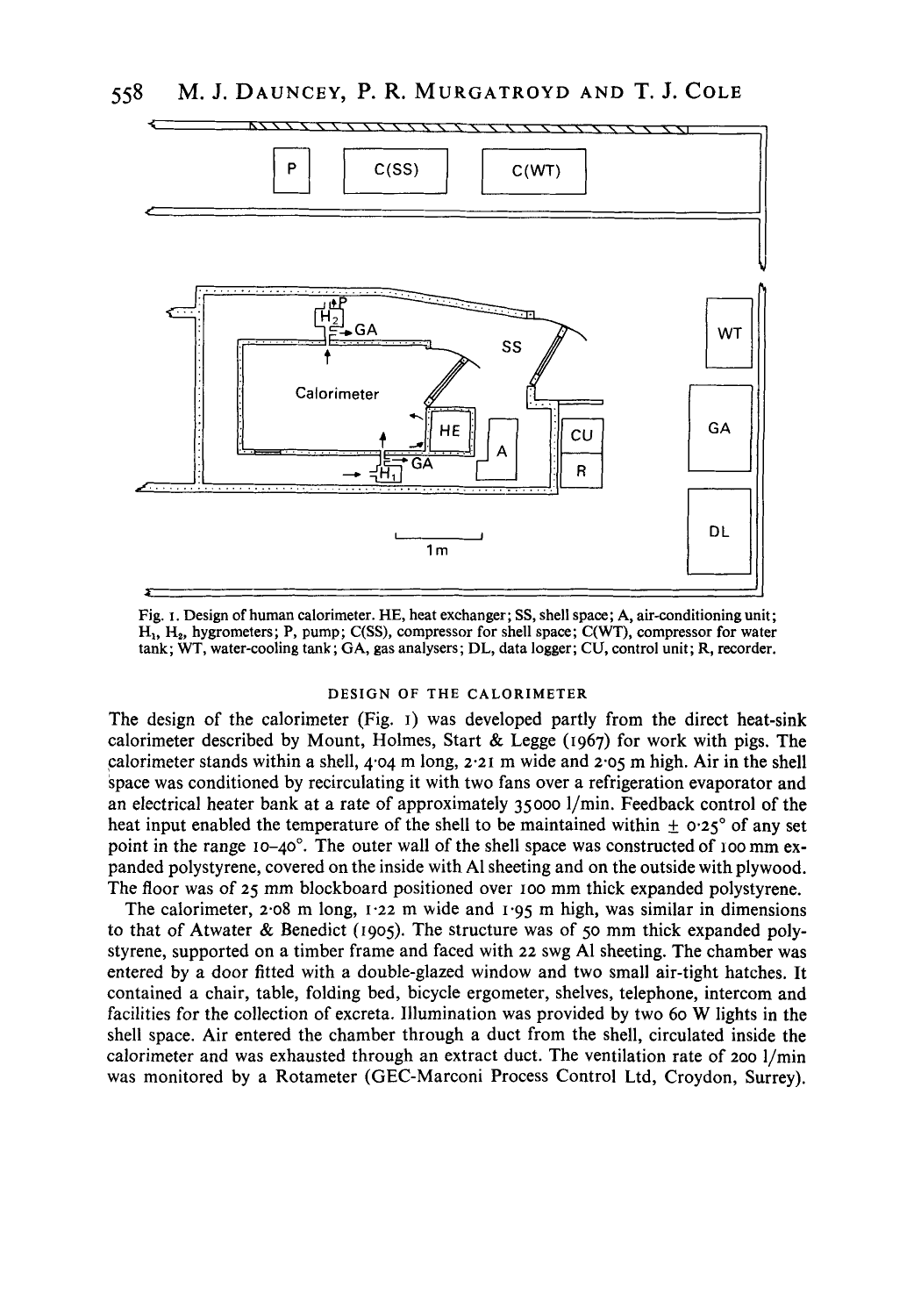*Human calorimeter 559*  HE Calorimeter  $\tau_{1}$  $T_2$ Shell space CН Outer room  $T_{\hat{B}}$ **RH** WT  $(P)$  $T_{\rm A}$ **CT SH** 

**Fig. 2. Water circulation system for a human calorimeter. WT, water-cooling tank containing P, submersible pumps; R, Rotameter; SH, smoothing heater (controllable to** *300* **W); CT, control thermistor for smoothing heater; RH, reference heater (constant 100 W);**  $T_B - T_A$ **, reference-heater thermopile; CH, control heater (controllable to 625 W); HE, heat exchanger;**  $T_2 - T_1$ **, heat-exchanger thermopile.** 

#### **MEASUREMENT OF HEAT LOSS**

#### *Sensible heat loss*

The calorimeter was maintained at the same temperature as the shell space which could operate at any set point between **10** and **40".** The air within the calorimeter was recirculated at **12000** I/min over a water-cooled heat exchanger. The mean gradient across the walls and ceiling of the calorimeter was measured by a distributed thermopile having one thermocouple to each  $0.4$  m<sup>2</sup> of wall area. The thermopile provided the input to a three-term (proportional, derivative and integral) controller whose load was the *625* **W** control heater in the water-line before the heat exchanger (Fig. *2).* The temperature of the water entering the heat exchanger and thus the rate of sensible heat extraction from the calorimeter were thereby controlled to maintain a gradient of zero across the walls. The rate of heat extraction was a function **of** the coolant mass flow-rate and the increase in water temperature across the heat exchanger.

Water leaving the heat exchanger returned to a tank where it was cooled to a temperature below that which was required for maximum heat removal from the calorimeter. Temperature fluctuations in the cooled watcr were smoothed by a 300 W heater regulated by a three-term controller, to give a constant temperature as sensed by a thermistor in the water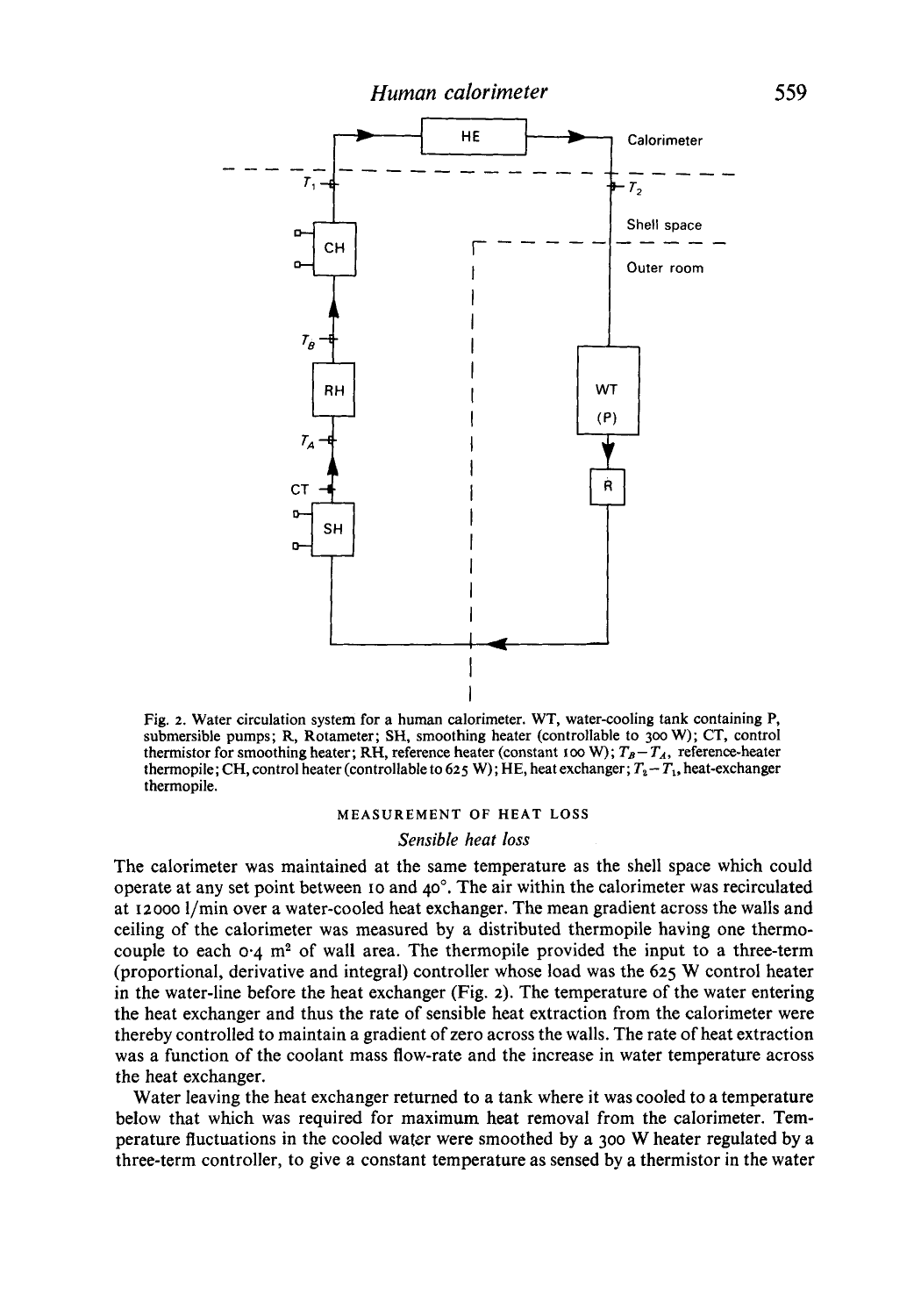# *560* M. **J. DAUNCEY, P. R. MURGATROYD AND T. J. COLE**

leaving the heater. A reference heater then introduced a constant roo **W** into the water-line. The temperature difference across the reference heater indicated the constancy of the water flow-rate, which was maintained at a nominal **I** l/min. In addition, it could be used to determine the heat extracted **(W)** by the heat exchanger from:

$$
(T_2 - T_1)/(T_B - T_A) \times 100
$$
,

where  $T_2 - T_1$  is the temperature difference across the heat exchanger and  $T_B - T_A$  is the temperature difference across the reference heater (see Fig. *2).* 

The temperature differences across the heat exchanger and reference heater were measured by four-couple thermopiles in the water-line.

#### *Evaporative heat loss*

The difference in water vapour pressure between the air entering and leaving the calorimeter was proportional to the evaporative heat lost from the subject. Water uptake by the air circulating through the chamber was determined from the continuous monitoring of the wet-and-dry bulb temperatures of the ingoing and exhaust air. The temperatures were measured by thermocouples, paired for similar accuracy, in two identical Perspex hygrometers through which samples of air were drawn continuously at a nominal rate of **6** l/min, as indicated by Rotameters.

#### **MEASUREMENT OF HEAT PRODUCTION**

An open-circuit system was used to estimate  $O_2$  consumption and  $CO_2$  production for the computation of heat production (Fig. **3).** Samples of air entering and leaving the calorimeter were carried in butyl-rubber tubing for gas analysis. The samples of air were passed at a rate of *z* l/min through drying tubes containing silica gel, and solenoid valves directed samples of ingoing and outgoing air through the analysers. A paramagnetic  $O_2$  analyser (Taylor Servomex Ltd, Crowborough, Sussex) and infra-red CO<sub>2</sub> analyser (Analytical Development Co. Ltd, Hoddesdon, Herts.) were used for gas analysis.

#### **RECORDING OF RESULTS**

Twenty-four thermocouples were used to measure temperatures in the calorimeter, shell space and water-line. The accuracy of the thermocouples was  $\pm$  0.1° and the thermocouple reference was *0.0 f* **0.1** *O* (Churchill Instrument Co. Ltd, Greenford, Middx.). Temperatures could be read on a meter or observed on a chart recorder.

A data-logging system (Solartron Electronic Group Ltd, Farnborough, Hants) and paper tape punch (Facit-Addo Ltd, Rochester, Kent) were used to record, every 5 min, thermocouple and thermopile potentials, gas concentrations and barometric pressure.

#### **ANALYSIS OF RESULTS**

The information stored on paper tape was analysed using an IBM **1130** computer. The main functions of the programs were as follows:

#### *Sensible heat loss*

The increase in water temperature across the heat exchanger was proportional to the sensible heat lost from either an electrical calibration heater (see p. **563)** or a subject. During a calibration test, the voltage, *V,* from the thermopile across the heat exchanger was obtained with the calorimeter empty and with a calibration heater of known power input,  $P<sub>I</sub>$ . A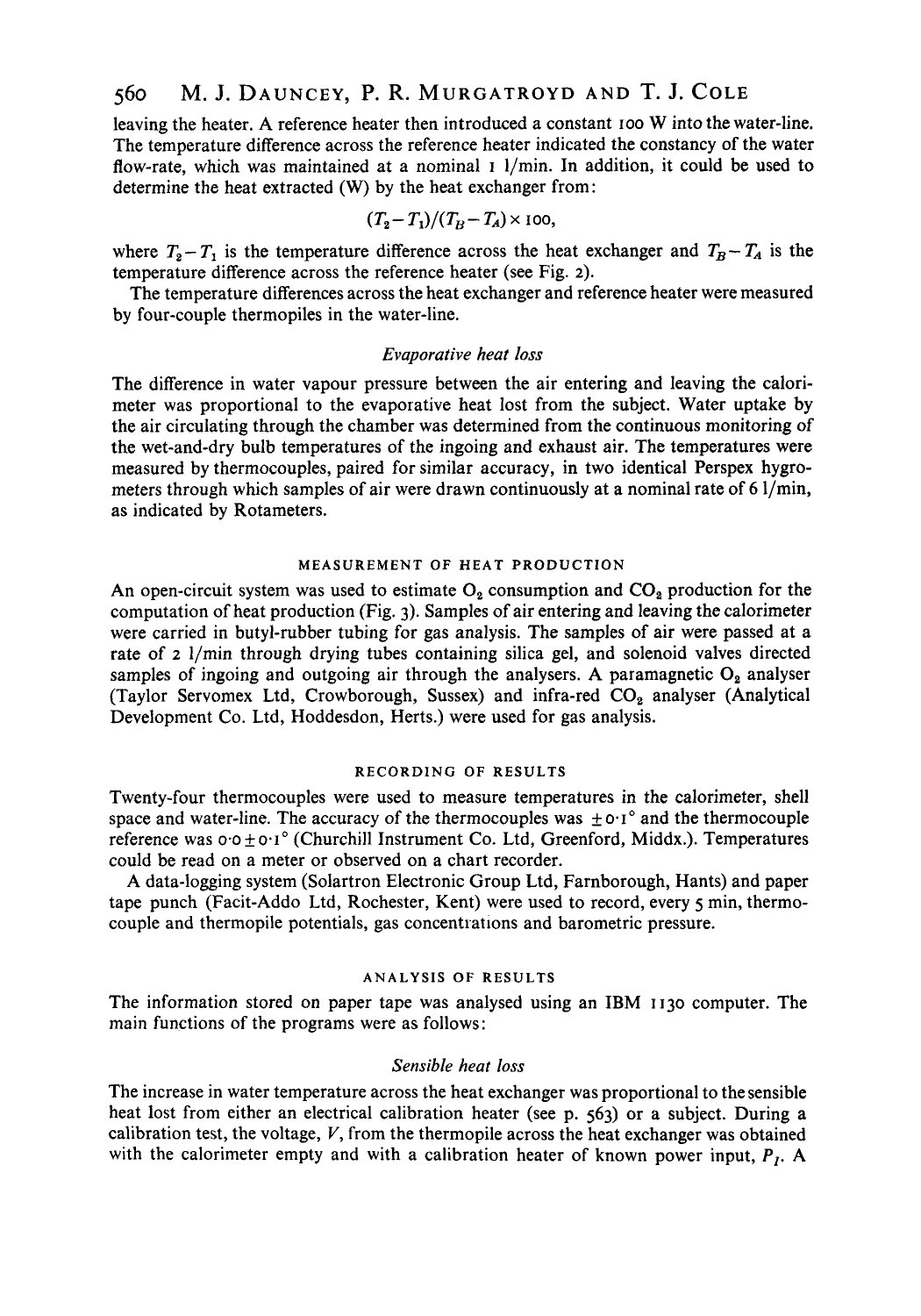

**Fig. 3. Gas analysis system for a human calorimeter.** DT, **drying tube; SV, solenoid valve; CR, change-over relay; TS, time switch; P, pump.** 

'least-squares' line for *P, v. V* was calculated, stored in the computer, and used to convert thermopile voltages to the corresponding amounts of heat while a subject was in the calorimeter. During transient conditions a correction was made for any heat exchange through the walls. **A** correction for heat storage in the wall material during transient conditions could also be made.

#### *Evaporative heat loss*

For the calculation of evaporative heat **loss,** the wet-and-dry bulb temperatures were derived from the corresponding thermocouple voltages, *V,* by a quadratic equation in *V.*  The increase in water vapour pressure, *VP,* was estimated from the wet-and-dry bulb temperatures of the ingoing and exhaust air. If *t'* and *t* are the wet-and-dry bulb temperatures respectively and *P* is the air pressure in the hygrometer, then:

$$
VP = SVP - kP(t-t'),
$$

where *SVP* is the saturated vapour pressure at *t'.*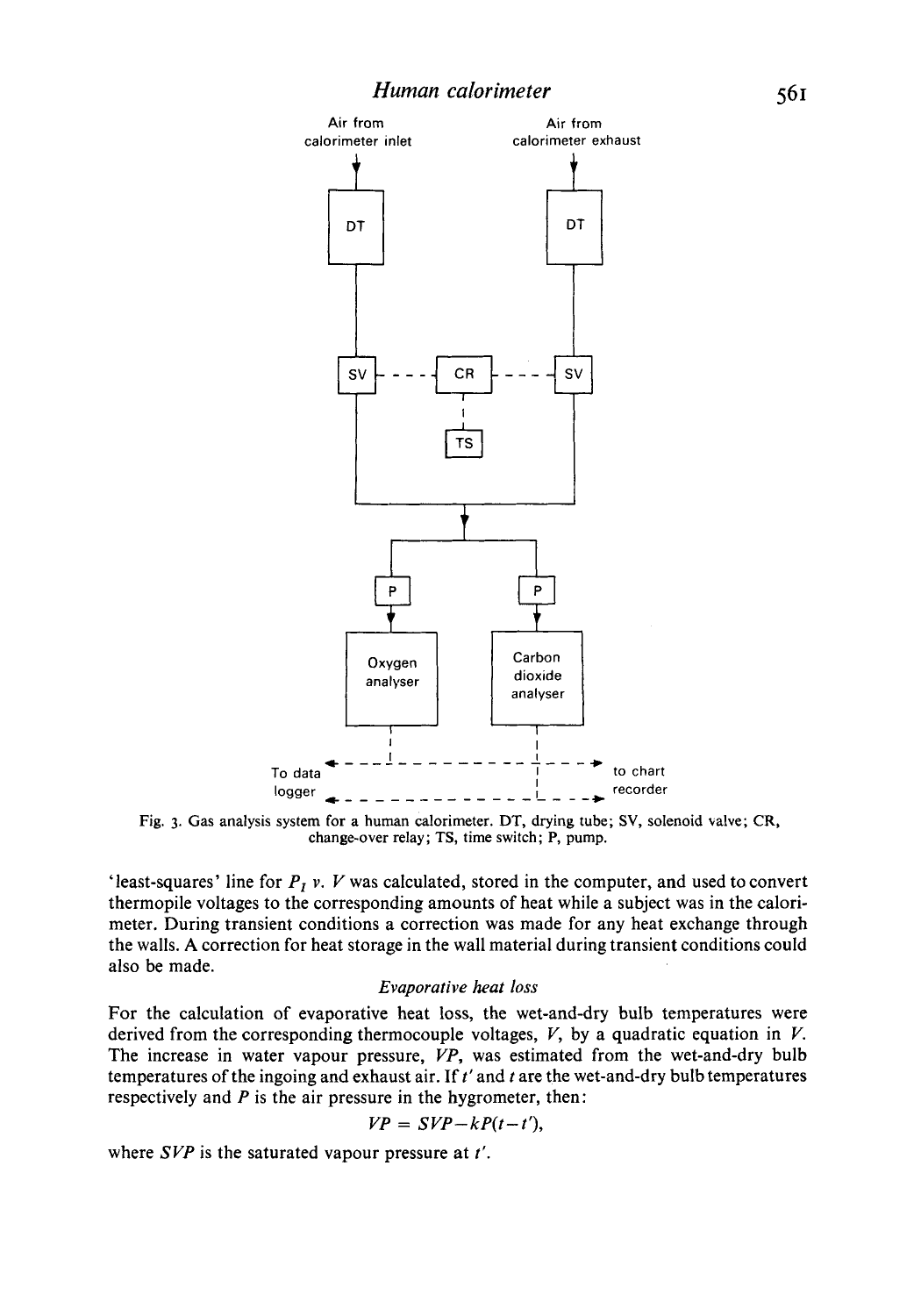# *<sup>562</sup>***M. J. DAUNCEY,** P. **R. MURGATROYD AND T. J. COLE**

The *SVP* was obtained from a cubic equation in *t',* derived by multiple regression analysis from tables of *SVP* and accurate to  $\circ$  001 mmHg in the temperature range  $15-25^\circ$ . The precise value of k, the psychrometer 'constant', under the experimental conditions used, was unknown, and the problems involved in its determination have been discussed by Monteith **(1954).** Using the results of Awberry & Griffiths **(1g32),** Whipple **(1933)** found a mean value of  $6.6 \times 10^{-4}$ /deg. for k. However, this applies where the relative air velocity is at least **3** m/s, whereas that over the hygrometers used with the calorimeter was only *0.8* m/s. This velocity was more nearly equivalent to that of air over a Stevenson screen, in which  $k$ is taken as  $8 \times 10^{-4}/\text{deg}$ . This value for k was therefore used in the calculation of water vapour pressure, and a number of calibrations have indicated that its use was justified.

The volume fraction of water vapour in the air is given by *VP/P* (Dalton's law of partial pressures), where  $P$  is the atmospheric pressure. Thus the volume  $(1/\text{min})$  of water vapour is given by  $F \times VP/P$ , where *F* is the volume air flow-rate ( $1/\text{min}$ ). The increase in the volume of water vapour,  $W$  ( $l/min$ ), is given by:

$$
W = (F_o \times VP_o/P_o) - (F_i \times VP_i/P_i),
$$

where the incoming and outgoing conditions are distinguished by the suffices *i* and *o* respectively, and *F,* was corrected to outgoing dry-bulb temperature, *To,* and pressure, *Po.* 

The outgoing flow rate,  $F_o$ , was monitored using a Rotameter, and corected for changes in air density.  $F_i$  was usually different from  $F_o$ , and the method for deriving  $F_i$  is developed later. If and outgoing conditions are distinguished by the was corrected to outgoing dry-bulb temperature, T<br>
Iv rate,  $F_o$ , was monitored using a Rotameter, and consulty different from  $F_o$ , and the method for derive<br>
leat loss

The evaporative heat loss, *E* (W), was then calculated from:

$$
E = W \times \left(\frac{273.18P_o}{760T_o}\right) \times \frac{18}{22.414} \times (2493 - 2.26T_o) \times \frac{1}{60},
$$

where the four multipliers have the effect of **(I)** correcting the water vapour volume from outgoing conditions to standard temperature and pressure (STP), **(2)** converting the water volume to a mass (g/min), **(3)** multiplying by the latent heat of vaporization **(J),** which is assumed to be a linear function of  $T<sub>o</sub>$ , and (4) converting J/min to W.

### *0, consumption and* **COz** *production*

In open-circuit systems a systematic error occurs when the respiratory quotient is less than unity (Misson, **1974),** and when water vapour is produced. Under these conditions the volume flow-rate of air entering was greater than that leaving by a volume equal to the difference between  $O_2$  consumption and  $CO_2$  production. Similarly, the ingoing volume was decreased by the production of water vapour. Thus, although the volume of air leaving the calorimeter,  $F_o$ , was controlled, the volume entering,  $F_i$ , was not.  $F_o$  and  $F_i$  can only be related by assuming the conservation of nitrogen, and other inert gases in the ventilating, air. Let  $f_0$  and  $f_c$  be the concentrations of  $O_2$  and  $CO_2$  respectively in the dry air. By definition, the  $N_2$  concentration,  $f_N$ , is given by:

$$
f_N = 1 - f_O - f_C.
$$

Also, let the dry-air flow-rates in and out be  $F_{di}$  and  $F_{do}$ , related to  $F_i$  and  $F_o$  by:<br> $F_d = F(1 - VP/P)$ ,

$$
F_d = F(1 - VP/P), \tag{1}
$$

since a proportion,  $VP/P$ , of the wet air is water vapour. Note that, like  $F_i$ ,  $F_{di}$  was also corrected to outgoing temperature and pressure. Now, if the  $N_2$  flow-rate is  $F_N$ , at outgoing temperature and pressure, then :

$$
F_N = F_o(1 - VP_o/P_o) \times f_{N_o}, \tag{2}
$$

$$
= F_i(1 - VP_i/P_i) \times f_N.
$$
 (3)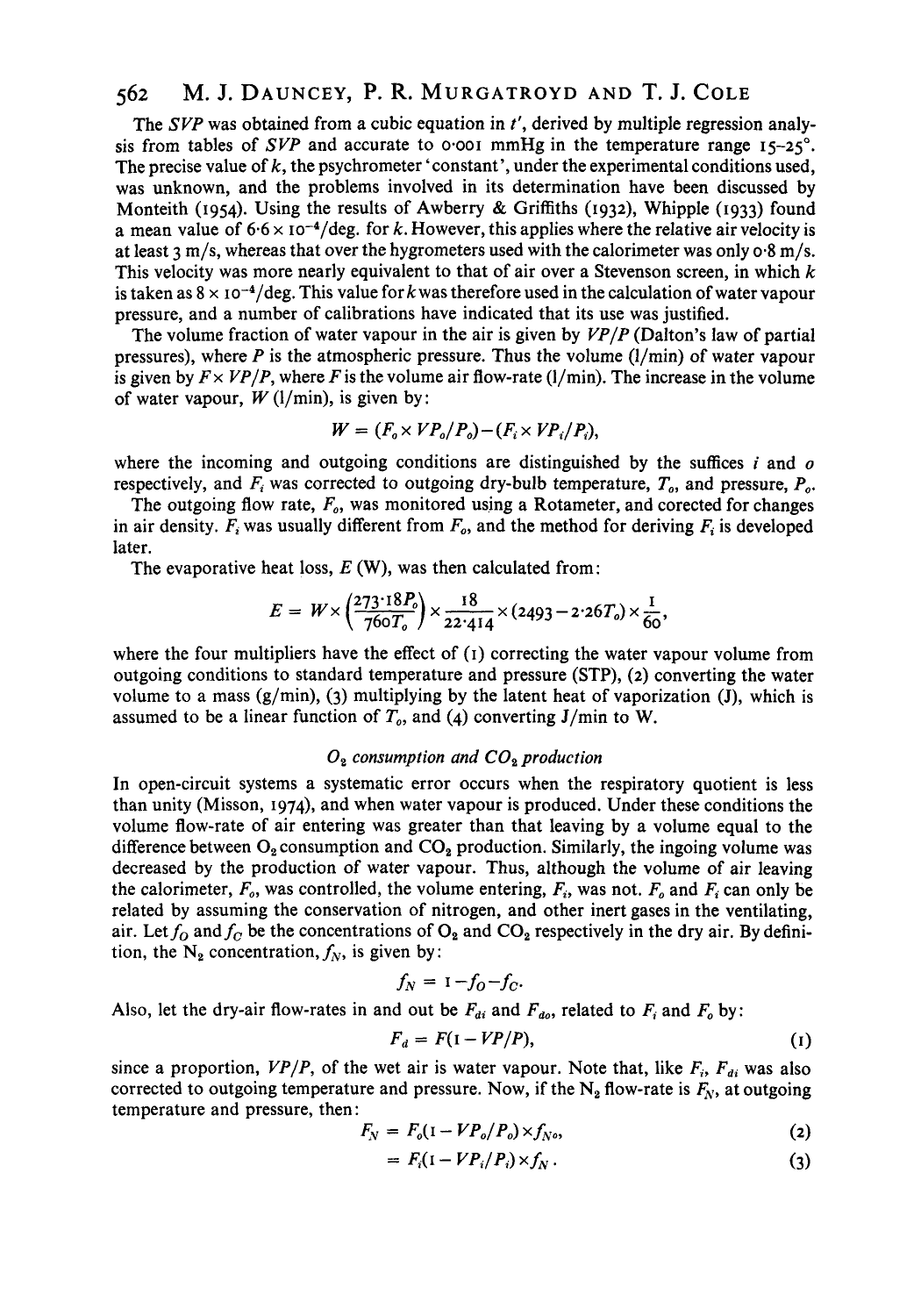It follows that:

$$
F_i = \frac{F_o(1 - VP_o/P_o) f_{N_o}}{(1 - VP_i/P_i) f_{N_i}}.
$$

The decrease in  $O_2$  passing through the calorimeter is given by:

$$
F_{di}f_{O_i}-F_{do}f_{O_o},
$$

while for  $CO<sub>2</sub>$  the increase is:

 $F_{d0}f_{O_0}-F_{di}f_{C_i}$ 

Substituting for  $F_{d0}$  and  $F_{di}$ , from equations nos. **I**, **2** and **3**, these functions simplify to:

$$
O_2 \text{ consumption} = F_N(f_{O_i}/f_{N_i}-f_{O_o}/f_{N_o}),
$$
  
 
$$
CO_2 \text{ production} = F_N(f_{C_o}/f_{N_o}-f_{C_i}/f_{N_i}).
$$

Values were then corrected to STP.

The incoming shell space air was sampled on one in four occasions, and for each outgoing calorimeter sample the incoming conditions were obtained by linearly interpolating between adjacent shell samples.

The energy per unit volume of the consumed  $O_2$  (kJ/l) is given by:

$$
16.494 + 4.628 \times RQ,
$$

where **RQ**, the respiratory quotient, is rate of CO<sub>2</sub> production:rate of O<sub>2</sub> consumption (Bell, Davidson, & Scarborough, **1968).** 

#### **CALIBRATION**

#### *Sensible heat loss*

An electrical heater was used to simulate sensible heat loss. It was supplied from a constant voltage source via a variable-ratio transformer and a wattmeter. Several power inputs between o and zoo **W** were selected, and for each input a corresponding output from the heat exchanger thermopile was obtained. The output plotted as a function of power input produced a straight line calibration. Fig. **4** gives an example of results obtained at **28".** 

The full calibration was carried out before each series of experiments. It was checked during individual experiments using two heat input levels, usually o and **125 W;** each level was maintained for approximately **7** h, allowing approximately *30* min for equilibrium to be reached.

Since the proportions of radiative and convective heat lost from the calibration heater were different from those lost from man, **a** series of sensible heat tests using different sources of heat were carried out. Using a convective heater of power input **94** W, the recovery was **93.95** W, using a radiative heater of **60 W,** the recovery was **59.88** W.

## *Evaporative heat loss*

Water was evaporated by an electrical heater to simulate evaporative heat **loss.** The water was supplied via a continuous-infusion pump from a measuring cylinder which was used to monitor the volume of water evaporated. This volume was also calculated from the difference in vapour pressures between air entering and leaving the calorimeter. In addition to the heat being used for evaporation, some heat was liberated directly from the heater. Both the power supplied to the heater and the sensible heat loss were measured ; the difference between these was the power used to evaporate the water.

A series of evaporative tests were carried out over 24 h, at 28° and 22°, using an evaporation rate of either **0.3** or **0.7** ml/min. This was equivalent to approximately **12** or **28 W,**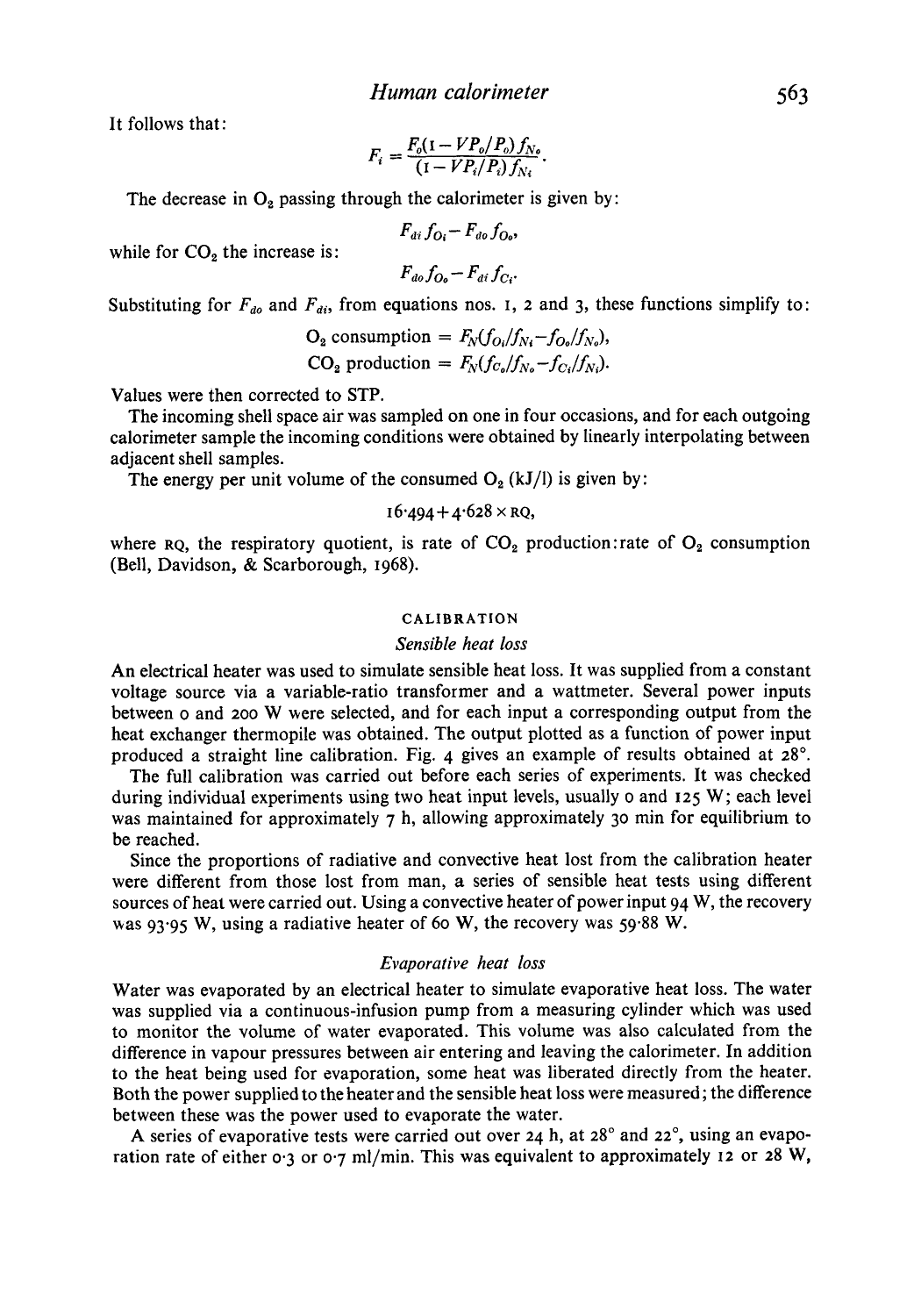

**Fig. 4. Example of sensible heat loss calibration at 28", measured using a human calorimeter, to show the relationship between calibration heater input and output** of **the heat-exchanger thermopile (see Fig.** *2).* **The output** of **0.1** mV **at zero calibration represents the heat input from the air-circulation fan in the heat exchanger.** 

which could be expected from a resting or slightly-active subject. The difference between the measured power used to evaporate the water and that calculated to evaporate the volume of water pumped from the measuring cylinder was  $\pm$  2 %.

# *0, and CO, analysers*

The  $O_2$  analyser was calibrated using  $O_2$ -free N<sub>2</sub> as the zero reference and atmospheric air as the span reference. The *CO,* analyser was calibrated with atmospheric air and a commercial mixture of  $CO<sub>2</sub>-N<sub>2</sub>$  (approximately 5:95, v/v). The composition of this reference gas was checked with a Lloyd-Haldane gas analyser.

## *Calibration of the ventilation rate*

The flow-rate of air leaving the calorimeter was calibrated before and after each series of experiments. With the flow-rate adjusted to its nominal value of 200 l/min, indicated by the Rotameter, the air was drawn through a Parkinson Cowan dry gas meter. The time taken for 2000 1 to flow through the gas meter was measured and the true flow-rate was calculated. The ambient temperature, barometric pressure and pressure drop across the gas meter were measured at the time of calibration so that the flow-rate could be corrected to STP.

The calibration of the dry gas meter was checked at a flow-rate of approximately 5 l/min against a wet gas meter, to ensure that it remained within its nominal **I** % accuracy. The accuracy of the dry-gas meter was the limiting factor in determining the true ventilation rate through the calorimeter.

#### **USE OF CALORIMETER WITH SUBJECTS**

An example of results obtained while a subject was in the calorimeter is given in Fig. *5.*  The calorimeter has proved acceptable to eighteen male and female volunteers aged from **23** to **62** years, weighing between **47** and **107** kg, who have taken part in more than sixty experiments, each lasting **27-40** h, during the last **18** months. The substitution of gas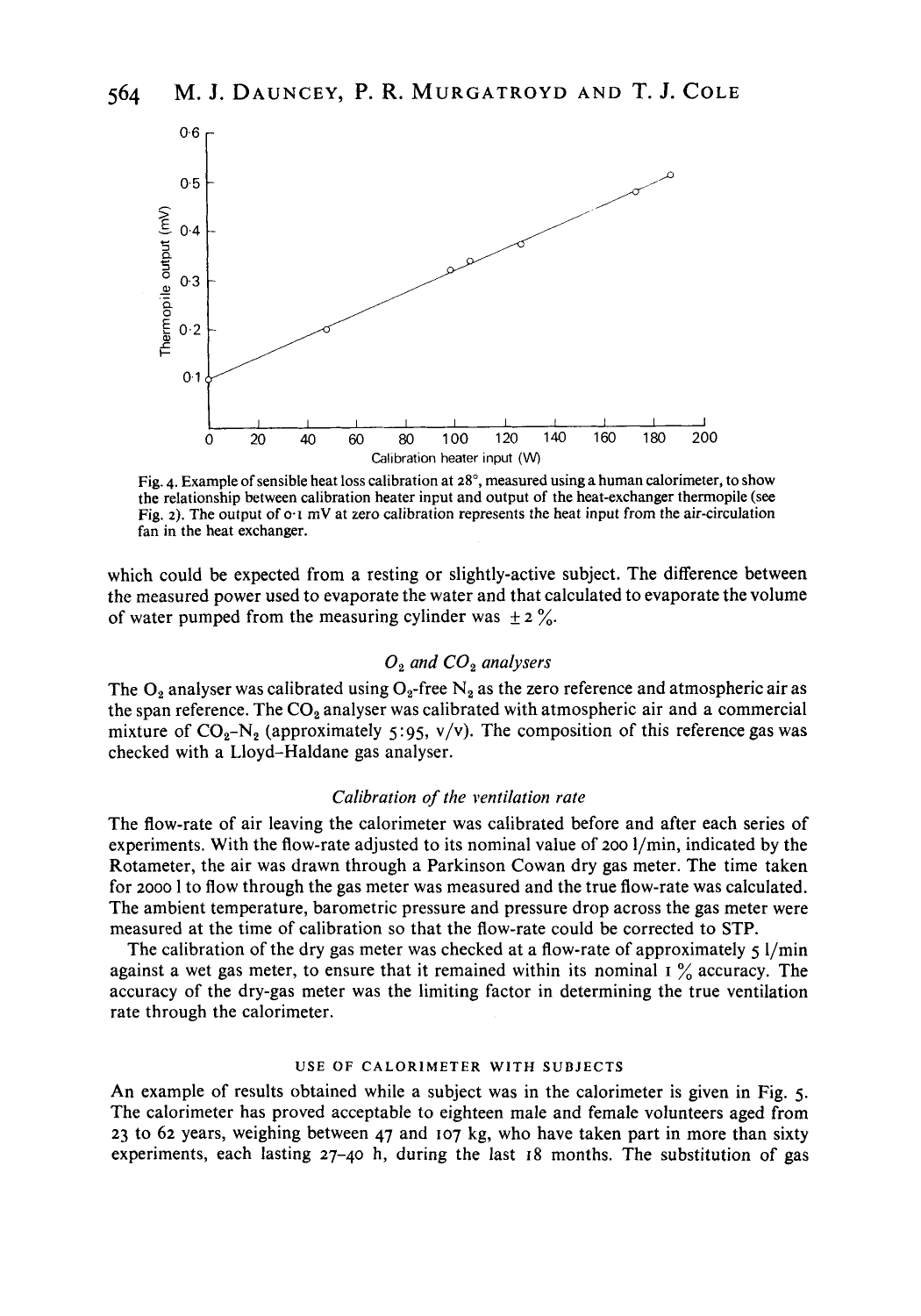

Fig. 5. Part of a chart record obtained at *28"* while a subject was in the human calorimeter from *09.30* hours on day I to 15.30 hours on day 2 of the study period. B, subject going to bed; U, collection of urine sample. The activities of the subject were: *zo.oe* 22.25 hours, sitting watching television; 22.25 hours-22.35 hours, preparation for bed; **22.35** hours onwards, asleep, apart from urine sample. Oxygen and carbon dioxide analysers sampled ingoing air for 5 min and outgoing air for I 5 min. Both readings were proportional to barometric pressure, the **COz** analyser was also affected by temperature. Evaporative heat loss was obtained from the ventilation rate and wet-and-dry bulb temperatures of ingoing and outgoing air  $(H_1 \text{ and } H_2 \text{ of Fig. 1})$ . For clarity, only the outgoing wetbulb temperature is shown. The trace of heat flow through the walls illustrates the operation of the zero-gradient controller. **A** thermopile across the walls was used to control the calorimeter temperature. When heat flowed out (i.e. positive gradient) at the start of activity, the calorimeter temperature was reduced for a short period to return the heat flow to zero. Sensible heat loss was derived from the temperature difference across the heat exchanger  $(T_2 - T_1)$  of Fig. 2). It was calibrated with a series of known power inputs.

analysers for gravimetric techniques and the use of data logging and computing systems made many more experiments possible than were originally done by Atwater & Benedict **(1905).** They carried out only twenty-two experiments covering 60 d during the **12** years in which their calorimeter was developed.

The authors would like to thank Professor L. **E.** Mount for advice and for allowing them to work in his Department at Babraham, Dr **W.** P. T. James for advice and useful discussion, and Mr R. A. Spires for help in constructing the equipment.